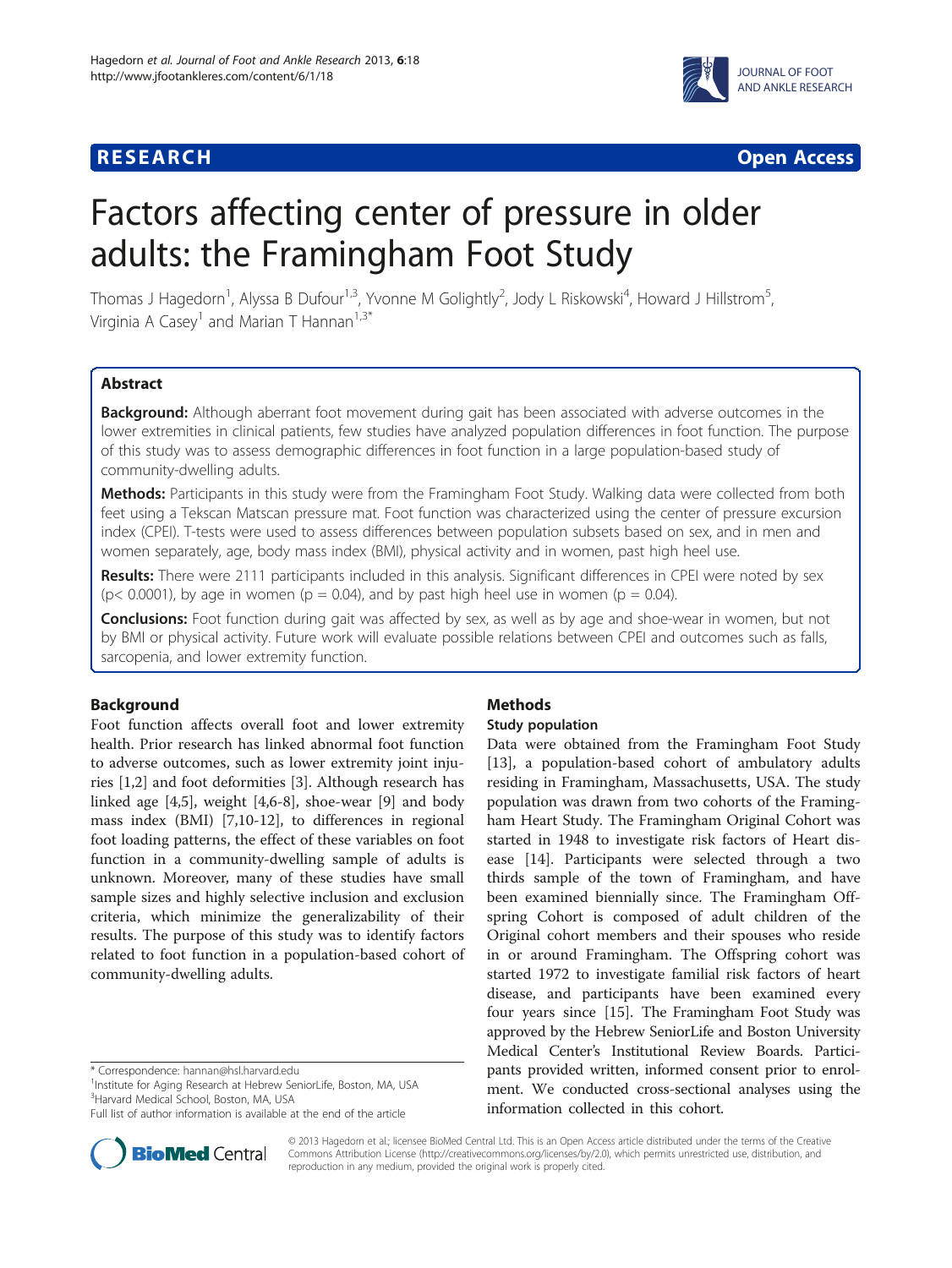Between 2002 and 2008, Framingham Foot Study participants were seen for a data collection protocol that included a walking plantar pressure assessment, a validated foot examination, assessments of clinical variables (age, weight, height), and questionnaire-based assessments of activities and shoe-wear. Analysis inclusion criteria for this study required availability of foot function (center of pressure excursion index (CPEI)) data for at least one foot and valid data on age, BMI and physical activity (the Physical Activity Scale for the Elderly or PASE) [[16](#page-4-0)]. As the CPEI requires a heel-to-toe gait pattern, participants who did not have this gait pattern starting in the heel were excluded.

## Data collection

Plantar pressure data were collected from a Tekscan Matscan (Tekscan Inc, Boston) at 40 Hz. Participants walked at a self-selected pace and scans were collected using the two-step method (i.e., the foot strikes the mat on the second step) [[17\]](#page-4-0). One trial was collected for each foot. During testing, participants were allowed to practice walking across the mat. Scans were repeated in instances where participants struck the mat with the wrong foot, altered their gait to strike the mat, or failed the strike the mat with their whole foot.

Foot function was characterized using the CPEI, a measure of dynamic foot function. CPEI has previously been shown to discriminate between feet clinically determined to have planus versus rectus and planus versus cavus foot types [[18](#page-4-0),[19](#page-4-0)], whereas other measures of function typically only distinguish planus versus cavus feet [\[19\]](#page-4-0). A comparison of data from two independent raters shows that CPEI has high inter- and intra- tester reliability [[18\]](#page-4-0). CPEI is calculated by drawing a line connecting the first and last point in the foot's center of pressure, and then measuring the distance between this line and the center of pressure in the distal third tertile of foot length as a percentage of foot width (see Figure 1). A lower CPEI indicates a more pronated foot, while a higher CPEI indicates a more supinated foot during the stance phase of gait [[18\]](#page-4-0). For participants that had two CPEI measures (one on each foot), only the CPEI measure that deviated the most from the median was used in the analysis. BMI was calculated from height and weight measurements collected using a calibrated stadiometer and balance beam scale. Physical activity was assessed in a subset of participants using the PASE [[16\]](#page-4-0) with possible scores ranging from 0 to >400; the range for participants in this study was 0 to 382. High heel use, in women only, was self-selected from a list of shoe types across three past age periods (ages 20–29, 30–44, and 45–65) in response to the question "What type of shoe did you usually wear?" [\[13\]](#page-4-0).



# Statistical analysis

Age groups were dichotomized as  $\geq 65$  years or  $\lt 65$ years to provide information on older adults at a common population cut-point. BMI groups were dichotomized by obesity using the cut-off  $\geq 30 \text{ kg/m}^2$  or  $\lt 30$ kg/m<sup>2</sup>. PASE scores were dichotomized at the sexspecific median, with the median being 134.5 for men and 115.5 for women.

Women were grouped into those who had always worn (all three age periods), sometimes (at least one, but not all age periods), and never worn high heels (referent). Sex-specific t-tests were used to compare CPEI distributions between age, BMI, and PASE groups. A t-test was used to compare CPEI between sexes. Linear regression was used to compare high heel groups using those who had never worn high heels as the referent, and to model the relation between CPEI and continuous age, BMI, and PASE measurements. To further examine the effect of age on CPEI, we categorized age as  $< 55$ years, 55–65 years, 65–75 years and 75+ years. Linear regression was used to compare CPEI among these age groups, using those <55 years of age as the referent. Alpha was set to 0.05.

# Results

Of 2111 participants, 1154 (54.7%) were women (Table [1\)](#page-2-0). The range in age was 36 to 98 years, and in BMI was  $14.6$  to 57 kg/m<sup>2</sup>. Mean CPEI was smaller (p <0.0001) among women compared to men (Table [2](#page-2-0)). Older women had smaller mean CPEI values ( $p = 0.04$ ) compared to women of ages < 65 years. When analyzed in smaller age groups, both men and women over the age of 75 had significantly lower CPEI than those under 55. Mean CPEI did not differ by levels of BMI or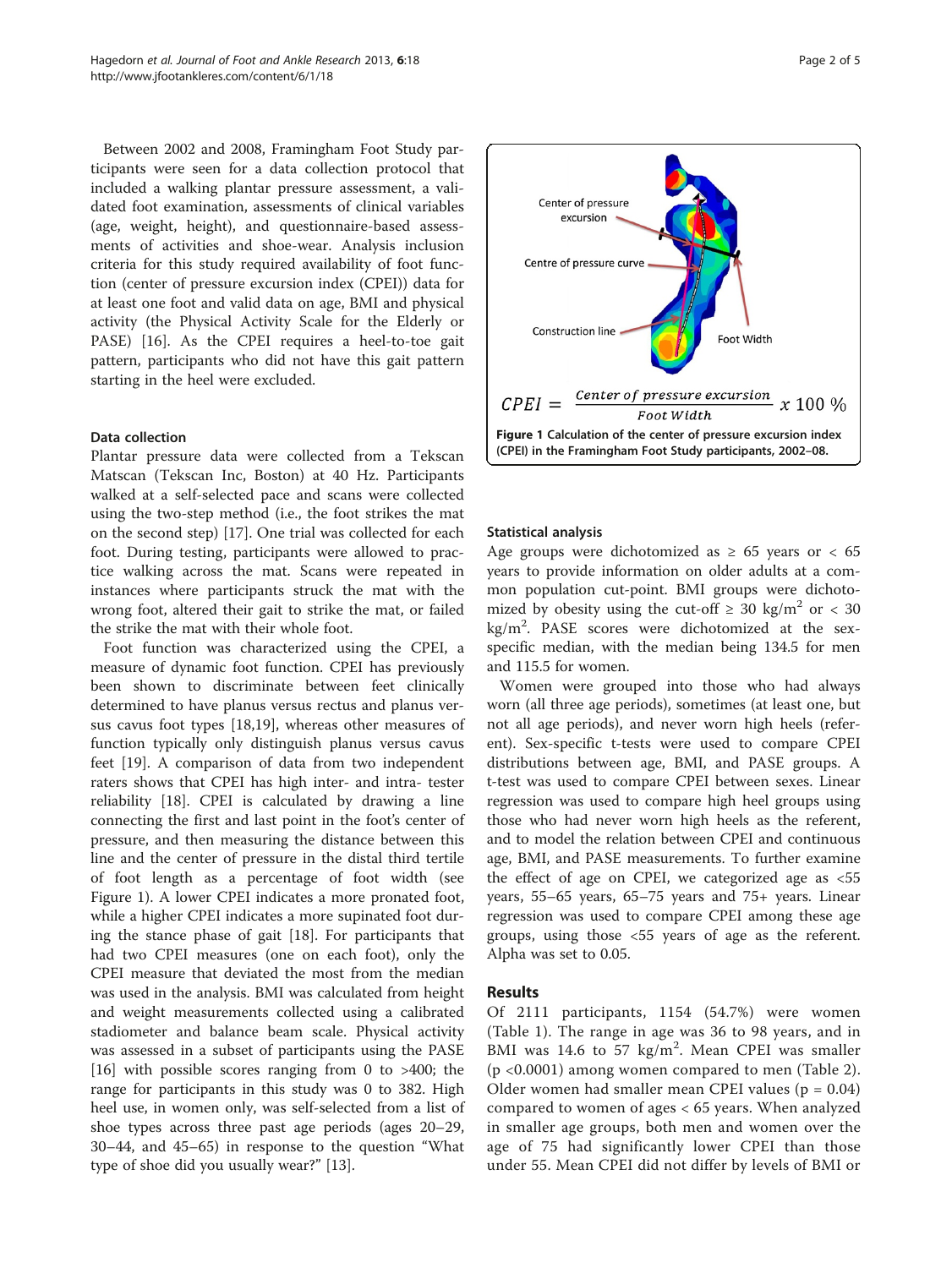<span id="page-2-0"></span>Table 1 Descriptive statistics (mean  $\pm$  SD) for the participants in the Framingham Foot Study

|                                                   | Men             | Women           | Total          |
|---------------------------------------------------|-----------------|-----------------|----------------|
| N                                                 | 957             | 1154            | 2111           |
| Age                                               | $67.0 + 9.99$   | $66.6 + 10.28$  | $66.8 + 10.15$ |
| Body mass index (BMI)                             | $29.0 + 4.67$   | $27.9 + 5.84$   | $28.4 + 5.37$  |
| Physical activity scale<br>for the elderly (PASE) | $142.0 + 75.17$ | $125.6 + 65.08$ | 132.9+70.20    |

PASE score, but was significantly lower in women who "always wore" high heeled shoes in the past  $(p = 0.04)$ . Continuous models showed a significant relation between CPEI and age in both men  $(p = 0.0035)$  and women ( $p < 0.001$ ), but not with BMI ( $p = 0.56$  in men;  $p = 0.09$  in women) or PASE score ( $p = 0.38$  in men;  $p = 0.51$  in women) (Table [3\)](#page-3-0).

# **Discussion**

The purpose of this study was to evaluate demographic factors associated with foot function in a communitydwelling, population-based large sample of men and women. We found significant differences in CPEI in groups stratified by age, sex, and past high heel use, but not by BMI or physical activity. Continuous models showed similar results in both men and women. These results indicate that future studies of foot function should consider the effects of sex, age, and history of high heel use as these factors may affect an outcome of interest.

Similar to prior studies [[20,21\]](#page-4-0), this study found foot function differs by sex. This work noted that women displayed a lower CPEI. Smaller CPEI values are associated with greater amounts of pronation [[18,19](#page-4-0)]. This in part may be due to women having a more planus foot structure then men. Recent literature

also suggests that arch height is reduced post-partum [[22](#page-4-0)]. As over-pronation has been clinically observed to be associated with several pedal pathologies (hallux valgus, hallux limitus, hallux rigidus, posterior tibial dysfunction, etc.) [[23\]](#page-4-0), this may mean women are at a greater risk of foot issues compared to men. The higher CPEI seen in men is consistent with prior work showing higher forces in the lateral metatarsals in men, which may correspond with a more supinated foot position [[21\]](#page-4-0). Thus, the current work extends the information available in the medical literature.

In this study, age older than 65 years was associated with lower CPEI in women, indicating more pronated foot function during gait. A similar magnitude of effect was noted in men, but was only significant in the continuous models. Clinicians have qualitatively observed that arches may become lower as persons age, and this observation is consistent with studies noting increased rates of flat feet [\[24](#page-4-0)] and pronated feet [\[5](#page-4-0)] with increasing age. If older individuals are becoming more planus they may be predisposed to a greater incidence of associated pathologies. As foot pathologies have been linked to functional limitations [[25](#page-4-0)] and fall risk [[26\]](#page-4-0), this age related change might have significant consequences over time While there was no statistically significant difference in mean foot function between men  $\geq 65$  or < 65 years, both sexes had significantly lower CPEI among those 75 years or older, relative to those under 55, with a trend towards decrease over time in the other age groups. Future research should more thoroughly investigate biomechanical changes in the foot with age , as well as sex differences with age in foot function as perhaps it may help explain differences in rates of knee injury [[27\]](#page-4-0) and joint degeneration [[28](#page-4-0)] between the sexes.

Individuals with higher BMI are suspected of having a higher prevalence of flat feet [[24\]](#page-4-0), which may be associated with increased foot pronation during the

| Table 2 T-Tests for covariates associated with CFEI in the men and women of the Framingham Foot Study |     |       |                              |              |                                   |      |           |                           |         |
|-------------------------------------------------------------------------------------------------------|-----|-------|------------------------------|--------------|-----------------------------------|------|-----------|---------------------------|---------|
| Men                                                                                                   | N   |       | Mean CPEI Standard deviation | $\mathbf{p}$ | Women                             | N    | Mean CPEI | <b>Standard deviation</b> | p       |
| Sex                                                                                                   | 957 | 16.80 | 9.60                         |              | Sex                               | 1154 | 12.29     | 9.98                      | < .0001 |
| Age $< 65$                                                                                            | 418 | 17.37 | 9.60                         | 0.12         | Age $< 65$                        | 551  | 12.93     | 9.96                      | 0.04    |
| Age $\geq 65$                                                                                         | 539 | 16.40 | 9.63                         |              | Age $\geq 65$                     | 603  | 11.71     | 9.98                      |         |
| BM < 30                                                                                               | 608 | 17.03 | 9.67                         | 0.36         | BMI < 30                          | 805  | 12.10     | 10.10                     | 0.31    |
| BM > 30                                                                                               | 349 | 16.45 | 9.55                         |              | $BM \geq 30$                      | 349  | 12.75     | 9.70                      |         |
| PASE <134.5                                                                                           | 283 | 15.84 | 9.45                         | 0.63         | PASE <115.5                       | 353  | 11.74     | 9.62                      | 0.59    |
| PASE ≥134.5                                                                                           | 283 | 16.23 | 9.57                         |              | PASE >115.5                       | 353  | 11.35     | 9.63                      |         |
|                                                                                                       |     |       |                              |              | Never wore High heeled shoes(ref) | 496  | 13.07     | 9.76                      |         |
|                                                                                                       |     |       |                              |              | Sometimes wore high heeled shoes  | 471  | 11.85     | 10.21                     | 0.0586  |
|                                                                                                       |     |       |                              |              | Always wore High heeled shoes     | 187  | 11.35     | 9.87                      | 0.0448  |
|                                                                                                       |     |       |                              |              |                                   |      |           |                           |         |

Table 2 T-Tests for covariates associated with CPEI in the men and women of the Framingham Foot Study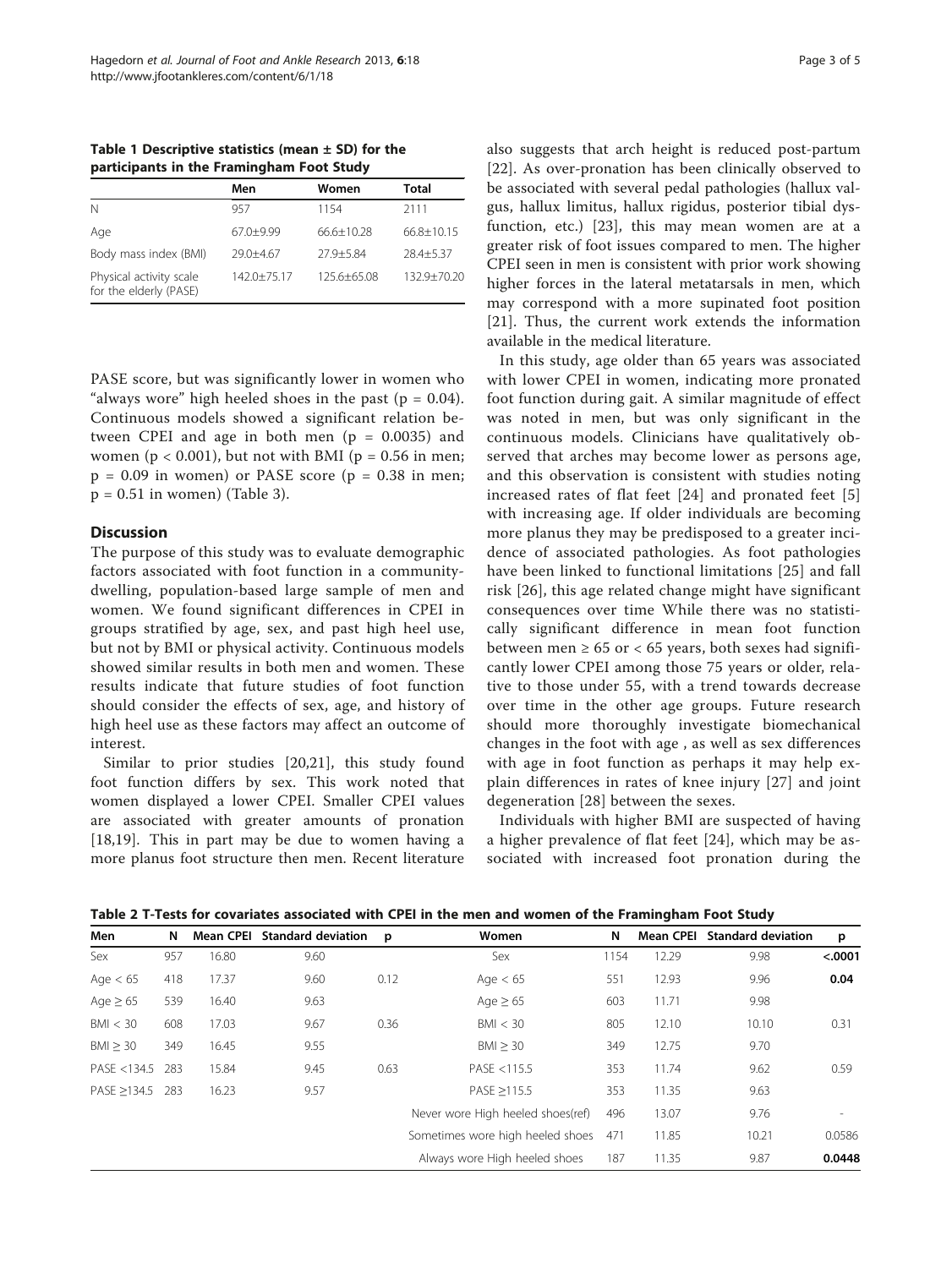| Men     | N              | Mean CPEI        |                          | Women      | N   | Mean CPEI         |       |
|---------|----------------|------------------|--------------------------|------------|-----|-------------------|-------|
| Age <55 | Q <sub>1</sub> | $18.53 \pm 9.94$ | $\overline{\phantom{a}}$ | Age $< 55$ | 125 | $14.07 \pm 10.39$ |       |
| 55-65   | 327            | $17.04 \pm 9.49$ | 0.191                    | 55-65      | 426 | $12.59 + 9.81$    | 0.145 |
| 65-75   | 314            | $16.73 \pm 9.66$ | 0.115                    | 65-75      | 336 | $12.58 \pm 10.06$ | 0.155 |
| $75+$   | 225            | $15.94 + 9.6$    | 0.03                     | $75+$      | 267 | $10.62 \pm 9.78$  | 0.001 |

<span id="page-3-0"></span>Table 3 Mean center of pressure excursion index across age groups in the men and women of the Framingham Foot Study

stance phase of gait [[23](#page-4-0)]. However, it is unclear whether static measures are accurate predictors of foot function [[29-31\]](#page-4-0), and few studies have directly assessed the relation between BMI and foot function. Previous research in small groups of adult volunteers has found that obese participants had larger plantar contact areas [[32](#page-4-0)] and higher pressure under the forefoot during stance [\[11\]](#page-4-0). Messier et al. [\[33](#page-4-0)] found obese participants had significantly greater rearfoot eversion relative to normal weight participants in a 2D motion capture analysis of female volunteers. In our current analysis, CPEI was unaffected by BMI, suggesting no relation between foot function and obesity. Several factors may account for the difference between this result and previous research. As CPEI measures foot function using the distribution of load under the foot over time [[18](#page-4-0)], it may not be directly comparable to previous studies of static plantar pressure [[10\]](#page-4-0) and kinematics [[33](#page-4-0)]. Moreover, this study was population-based, while previous studies used small samples of volunteers [[11](#page-4-0),[32,33](#page-4-0)]. Further, our study population was older (with an age range of 36 to 98 years versus samples primarily in their twenties [[11](#page-4-0)] and forties [[32\]](#page-4-0)) and had a lower mean BMI (mean BMI was  $28.4 \text{ kg/m}^2$  versus 41.1 kg/m<sup>2</sup> for obese group in the Messier study [[33](#page-4-0)]).

Given the link between foot deformities and muscle weakness in diabetic patients [[34\]](#page-4-0) and fallers [\[35](#page-4-0)], and between foot deformities and altered foot biomechanics [[23\]](#page-4-0), physical activity may affect foot function. In the current study, however, CPEI was not affected by physical activity levels in either continuous or categorical analyses. While PASE does not measure physical function directly, it has been shown to be associated with a number of physiological measures of physical function [\[16](#page-4-0)]. This result provides preliminary evidence that foot function as measured in the current study may not be significantly related to physical activity.

Both finite element modeling [[36](#page-4-0)] and a study of young volunteers in Taiwan [[37\]](#page-4-0) found that high heels increased medial forefoot and toe loading in shod feet. However, the effects of habitually wearing high heels on barefoot gait are not well understood. In this study, women who always wore high heels over their adult lifespan had significantly lower CPEI than those who never wore them. Lower CPEI is consistent with the higher medial forefoot loading observed previously by these authors, and thus may indicate that changes from high heel use have a modifying effect on plantar loading. These results are in agreement with work in children showing that past shoe use can affect foot structure [\[9](#page-4-0),[38](#page-4-0)]. Future research should look at the specific effects of past shoe-wear on plantar loading in both older women and men.

This study has several strengths and limitations worth noting. Because the study design was cross-sectional, causal relations between foot function and the factors under study cannot be inferred. Due to examination time constraints, only one plantar pressure scan per foot was obtained from each participant and thus, there is likely a larger degree of measurement error. This limitation is mitigated by the large sample size of the study, but if this error had an effect on the results, it would act to bias towards a null effect between variables rather than create a false positive [\[39\]](#page-4-0). There were also several strengths to this population-based study. The study had a large sample size spanning a wide age range (36 to 98 years) and body size (BMI ranged  $14.6$  to  $57 \text{ kg/m}^2$ ), in addition to including both men and women.

# Conclusions

This study showed that there are sex, age, and high heel use-related differences in foot function (as measured by CPEI) in a large population-based sample of men and women. These results should be helpful in informing future research and analysis of foot biomechanics. Future work will evaluate the relation between CPEI and outcomes such as falls, as well as lower extremity function, injury, musculoskeletal disorders, and disease.

### Competing interests

The authors have no competing interests to report.

#### Authors' contributions

TJH contributed to the analysis and interpretation of data and drafted the original manuscript. ABD carried out the statistical analyses, contributed to the interpretation of data and the revision of the manuscript. YMG made substantial contributions to the drafting and revision of the manuscript. JLR participated in the interpretation of data and the drafting and revision of the manuscript. HJH participated in the study conception and design and provided critical revision of the manuscript for intellectual content. VAC made substantial contributions to the drafting and revision of the